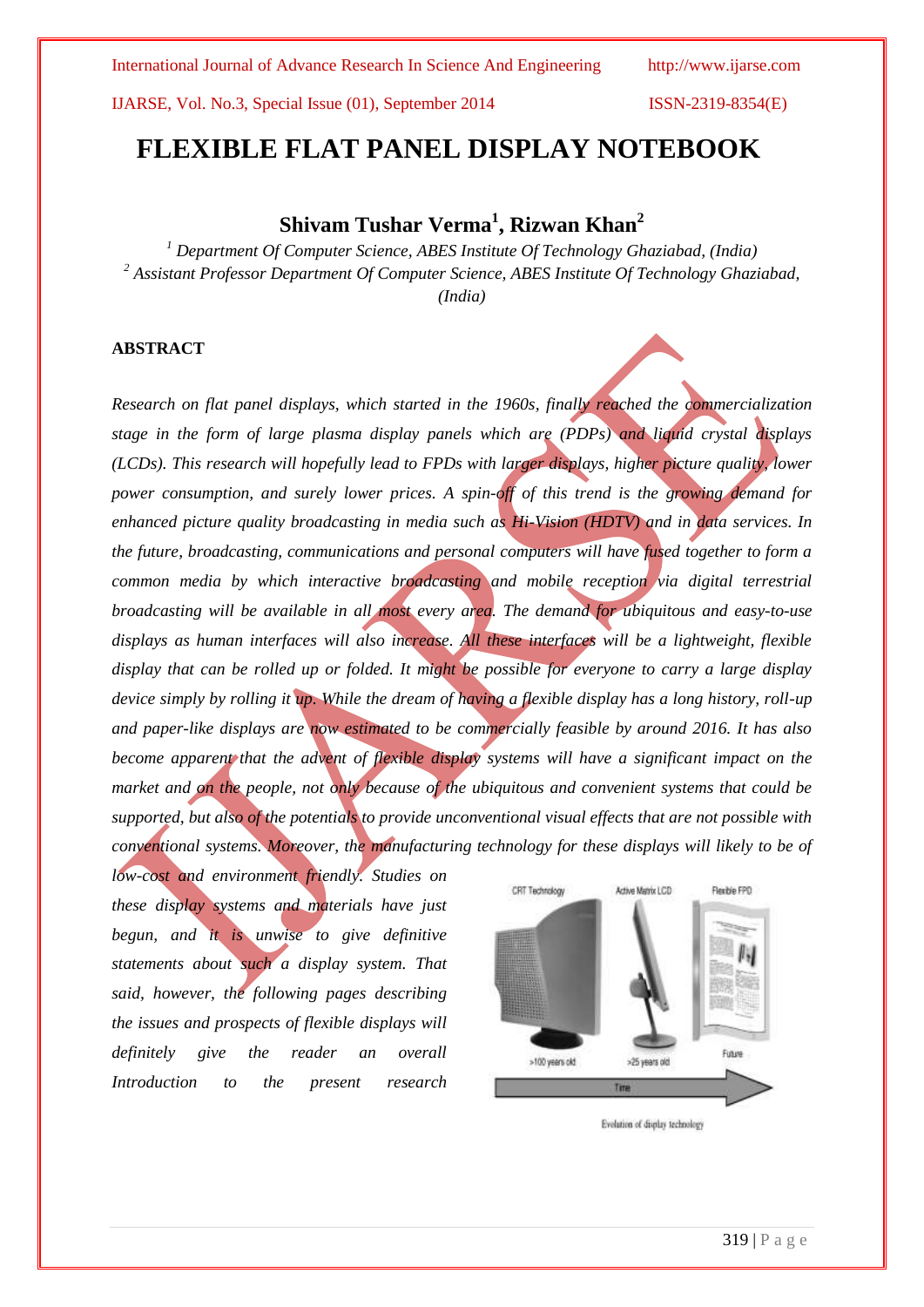# **Keywords: Flexible Display, Flexible Notebook, Flexible Copy, Paperless Technology, Plasma Display Panels, Flat Panel Display**

# **I. INTRODUCTION**

There are many teachers in private school and they are allotted with 6 classes in which 40 students are present in each class and obviously they have to carry dozens of copies back to home to check them and carry them back again to return to students which I thought was very hectic and burdened work. When I used to see young school children carrying their text books and copies in their bags I felt pity for them because EVERY STANDARD IN SCHOOL comprises of 6 subjects and for each their associates a text book and a copy. Necessity is the mother of invention but actually the truth is scarcity is the grand mother of invention. I"m an engineering student and my role was to become the bridge between both the technology and the people because I heard "if people want

what they can't have become the thing people want". So I decided to create something which can eliminate the use of bulky books and copies and started doing research and finally found an alternative which can revolutionize the way children can carry their books and copies in a single flexible flat panel display which would include the capability of handwriting recognition. Laptops and tablets eliminated the use of bulky computer but were they able to eliminate the bulky copies and textbooks for each subject which was far away from technology. Flexible flat panel display copies with dual sided touch screens, features of handwriting recognition, connectivity to internet, inbuilt memory could eliminate the use of papers, which could definitely save trees in an unimaginable form, use of pen and pencils would also save wood and chemicals for making ink, Bluetooth and Wi-Fi connectivity would allow teachers to



check copies of hundreds of students by simply accessing documents from their flexible copies. Giving assignments would be as simple as sending mails AND MUCH MORE. The manufacturing of these flat panel displays is a dynamic and continuously evolving industry .Improvements in flat panel displays are made rapidly as technology improves and new discoveries are made by the scientists and engineers. The cathode ray tube (CRT) and active matrix liquid crystal display (LCD) recently celebrated their 100th and 25th anniversary, respectively. The arrival of these kinds of portable electronic devices has put an increasing premium on durable, lightweight and inexpensive display components. In past years, there has been significant research investment in the development of a flexible display technology. the evolution from the bulky CRT display to the thin active matrix LCD for desktop applications, and the much more anticipated paper-like flexible flat panel displays of the future. To enable a flexible flat panel display, a flexible substrate must be used to replace these conventional glass substrates, which can be either plastic or a thin glass.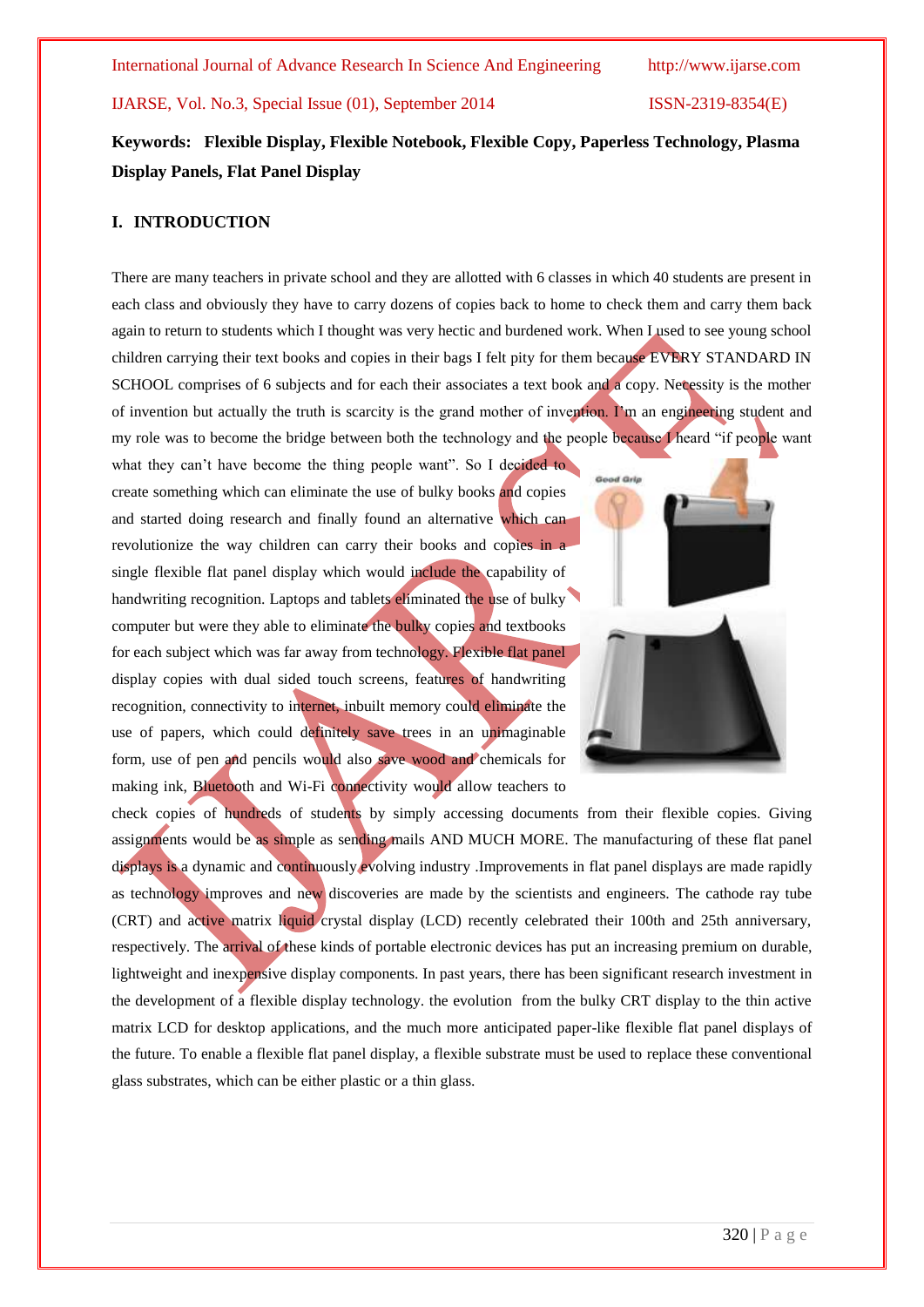Flexible flat panel display technologies offer many potential advantages over other displays, such as very thin profiles, lightweight and robust display systems, advance processing , the ability to flex, curve, conform, roll, and fold a display for extreme portability, high-throughput in manufacturing, wearable displays integrated with in garments and textiles, and ultimate engineering design freedom (e.g. odd-shaped displays)and etc…. have been potential advantages for the principal driving force behind much of the effort and resources dedicated towards the development of flexible flat panel



display configurations. There are also many new compelling product categories enabled by the plastic display technology. An electronic newspaper, for example, could eventually update headlines throughout the day and can behave as virtual environment. If plastic displays on televisions and computers could become analogous to that of fabric or paper, they would no longer dominate our physical and aesthetic worlds. We could make them easily fade from sight when not in service. The textbooks and copies we use could simply be roll up into a pen that you could stick into your shirt pocket. Instead of adapting our aesthetic sensibilities to incorporate technology into our lives, technology would itself reflect our imagination and creativity. The broad definition of a flexible flat panel display is as:-A flat panel display constructed of thin (flexible) substrates that can be easily bent, flexed, conformed, or rolled to a radius of curvature of a few centimeters without losing functionality. Defining a flexible display is akin to defining modern art. Because of the diversity of the application space for flexible display technology is so vast, that it is so hard to propose an all-encompassing definition. The term "flexible display" means different things to different people. Flexible displays could be flexed once during their lifetime; for example, during manufacturing to create a permanently conformed display. For such a rollable display application, however, the display may be rolled and unrolled more than 200 times a day. The ability of flex in a display has fascinated researchers for many years, but only today they are being seriously considered for a number of applications and utilities but moving closer to the market place the primary reason for the increased interest is that many of the necessary enabling technologies for flexible displays are maturing to the extent where reasonable looking prototypes are being developed by many research and development organizations. The convergence and evolution of such technologies as flexible substrates, barrier layers, conducting layers, electro-optic materials, optical and functional thin film materials, and thin film transistors (TFTs) are making possible for these new flexible display concepts to take birth. Flexible display technology can potentially result in many compelling applications which can"t be satisfied by a rigid glass-based display. Also, there may be a temptation to believe flexible displays will replace glass-based displays for many other applications. While this is possible at this point ,but it will be very difficult for such flexible displays to compete solely on cost alone in the inexpensive and small display module market or in the high-end, high-performance market . For the time being, flexible displays will most likely enter the marketplace in a unique way where their positive attributes and features are clearly capitalized on. Flexible flat panel display technology constitutes an eclectic research field and potentially a very large industry in the future. It"s highly interdisciplinary range combines of basic principles from engineering, physics, chemistry, and manufacturing.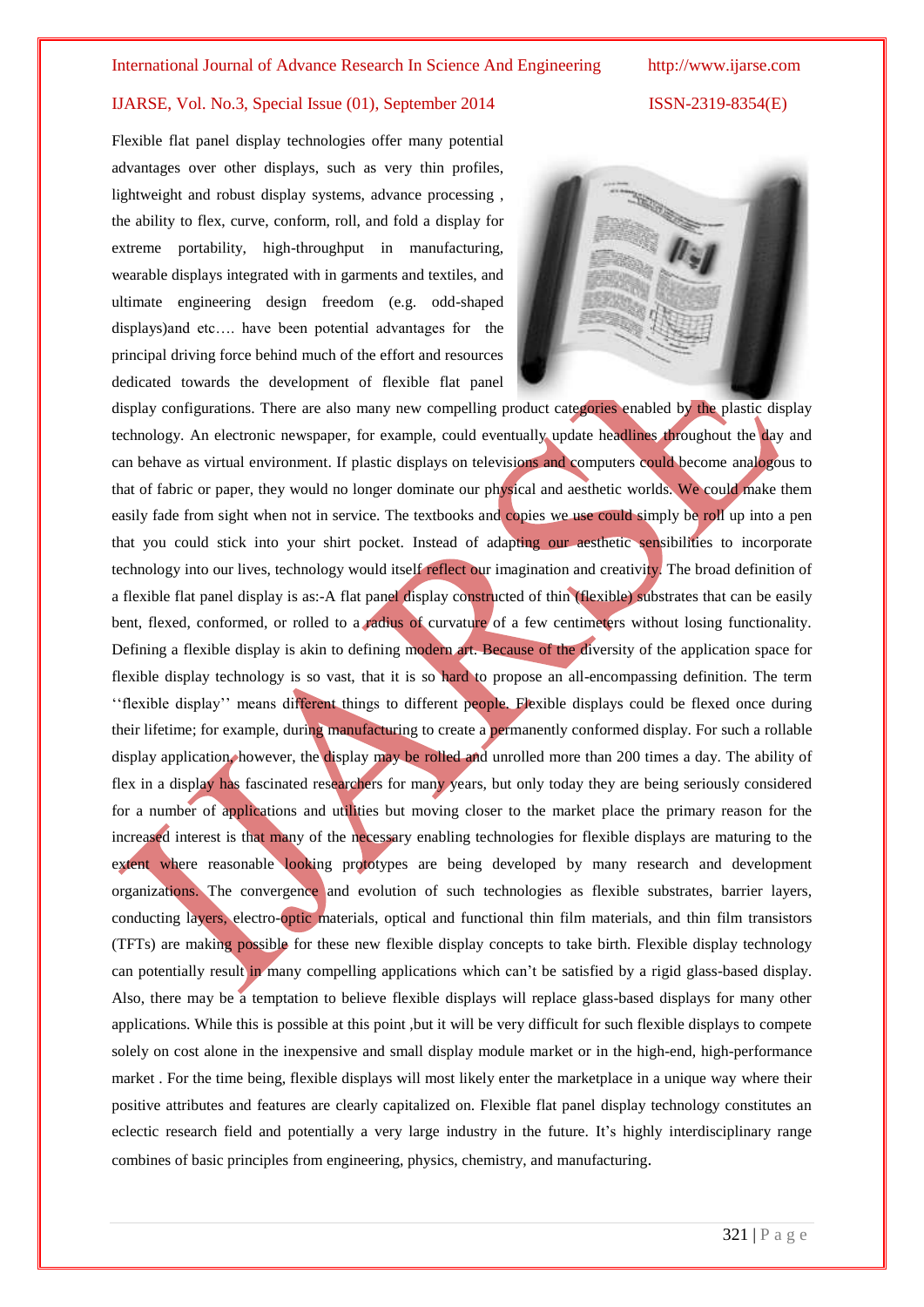### **II. MANUFACTURING**

.

Although it may be somewhat of an overstatement, the words ""Holy Grail"" are often used to describe the flat panel display community desire to achieve a commercialized flexible display technology. One reason why these words are often used is because flexible displays, in principle, are amendable to a roll-to-roll manufacturing process which would be a revolutionary change from current batch process manufacturing. Figure shows a simple conceptual illustration of a roll-to-roll manufacturing process where display materials are deposited on indium-tin-oxide (ITO) coated plastic substrates, processed, and rolled back up. As compared to a batch process, which handles only one component at a time, roll-to-roll processing represents a dramatic deviation from current manufacturing practices. If and when roll-to-roll manufacturing technology matures for display processing, it promises to reduce capital equipment costs, reduce display part costs, significantly increase throughput, and it may potentially eliminate component supply chain issues if all processes are performed with roll-to-roll techniques. Although batch processing can still be employed to manufacture flexible flat panel displays, many researchers and technologists believe that roll-to-roll manufacturing will ultimately be implemented



# **III. DUAL TOUCH SCREEN**

A dual-touchscreen is a display setup which uses two screens, in which both of the screens could be [touch](http://en.wikipedia.org/wiki/Touchscreen)[capable,](http://en.wikipedia.org/wiki/Touchscreen) to display both elements of [graphical user interface](http://en.wikipedia.org/wiki/Graphical_user_interface) and virtualized implementations of common input devices, including [virtual](http://en.wikipedia.org/wiki/Virtual_keyboard) [keyboards.](http://en.wikipedia.org/wiki/Keyboard_(computing)) Usually, in a dual-touchscreen device, the most persistent GUI elements and functions are displayed on one, hand-accessible touchscreen alongside the virtual keyboard, while the other, more optically-centric display is used for those user interface elements which are either less or never accessed by user-generated behaviors. It uses the approach in which user-generated actions are initialized on the lower resistive touchscreen while the resulting graphical displays are executed in the upper screen. While taking touch screens to another level it will allow user to use both sides of flexible panel display.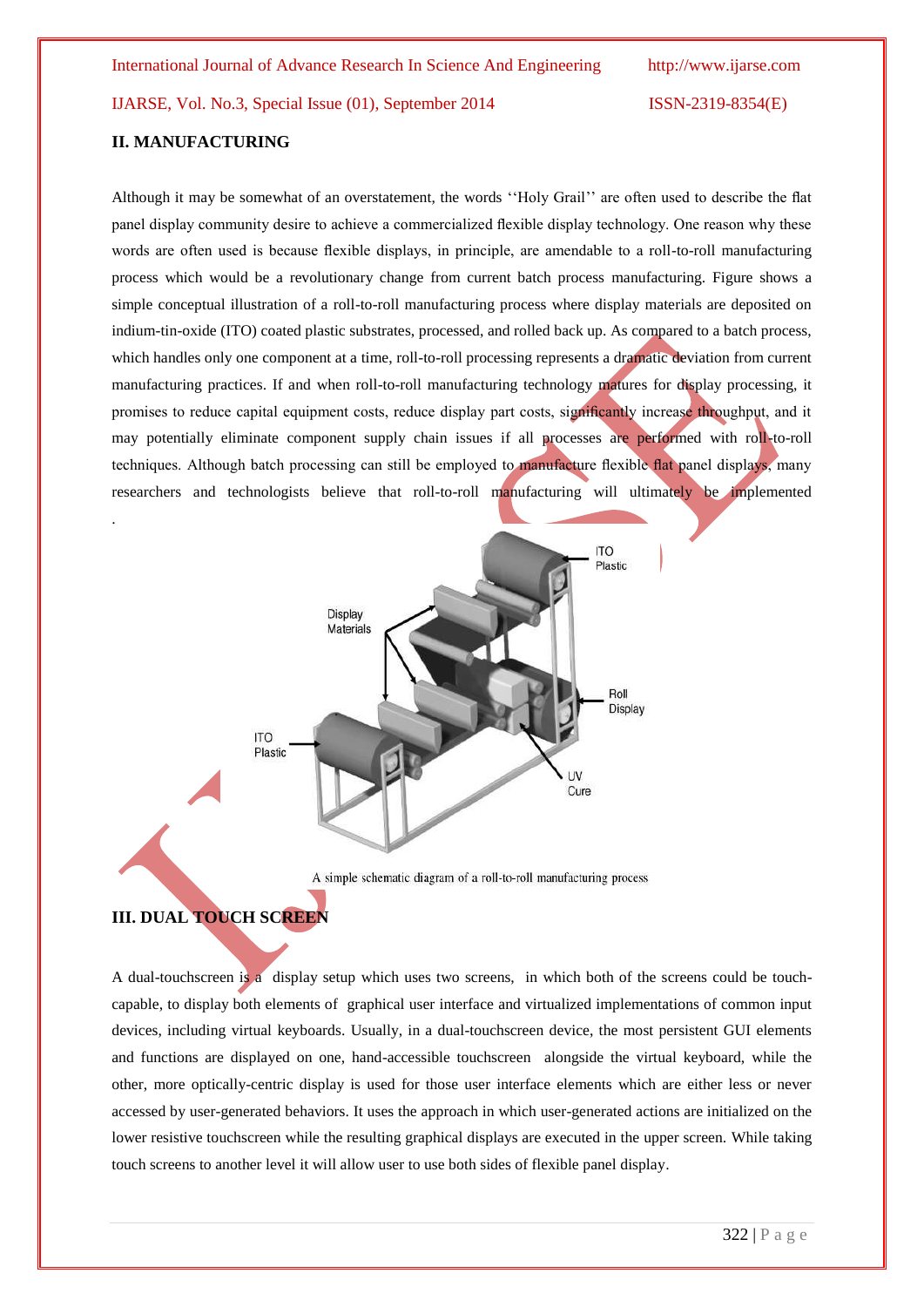### **IV. ENABLING TECHNOLOGIES**

The technology of flexible flat panel display includes many new components and supporting technologies. Anticipating a new market opportunity, the display industry has been already developing display materials targeted specifically at flexible flat panel display requirements. These technologies are compatible and converge to enable a truly flexible display. The necessary technologies include robust flexible substrates, conducting plastic or glasses conducting oxides and/or conducting polymers, electro-optic and reflecting materials, inorganic and organic electronics. In addition, many processes must also be developed and optimized in concerned with the materials development, such as roll-to-roll manufacturing, coating technology, and printing. In reality, these components and processes cannot be optimized independently since a flexible display is a complex system of linked components that must be co-developed in order to function efficiently. Since the field is still racing towards commercialization at a rapid pace, it is not at all clear which technologies will win and ultimately become commercialized

#### **V. IMPACT OF FLEXIBLE DISPLAYS**

The move from the cathode ray tube (CRT) display to the Flexible paned displays is a major transition; electron beam scanning systems are rapidly being replaced with matrix displays. The main effects of this transition are a significant space saving that makes large wall- mountable TV screens or bulky text books and copies to be practically in easily mobility, as in the case of the laptop computer. A flexible display system is expected to have a significant impact that is beyond that of conventional flat panel display systems. That impact is detailed below.

# **5.1 Ubiquitous Convenient System**

The weight of a normal science text book would be approximately 1000 g apart from that carrying six such books and adding on the notebooks weight the complete bag weight could vary from 7-8 kgs. This is such an equal order of magnitude of a conventional wall-mounted LCD, or CRT display. Its volume would be at least three orders of magnitude smaller than that of a CRT display. It will be able to be rolled up or folded, transported anywhere, and operated indoors or outside. These characteristics will drastically diversify carrying bulky text book styles and promote the distribution of the contents.

#### **5.2 Fusion Of Medias**

A display device with writing capabilities is an essential piece of hardware for a variety of media, including broadcasting, communications, and personal computers. Accordingly, if a display device possesses paper-like properties, electric media and paper media will fuse to diversify viewing styles. Moreover, if a flexible display is equipped with an information storage function, e.g. teachers personal notes and slides, it will open up an array of application possibilities.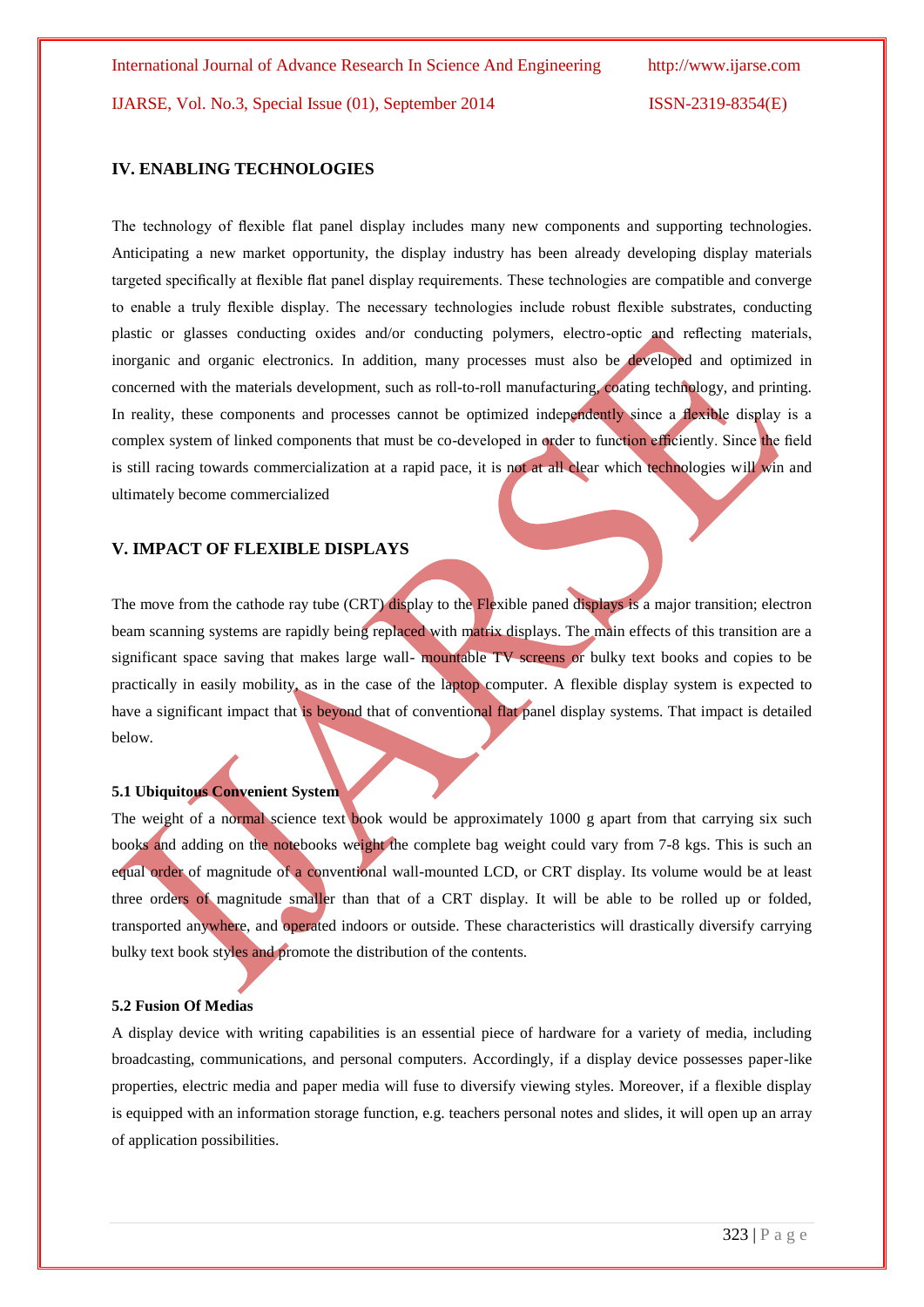#### **5.3 Visual Effects Of Curved Display**

Some movie theaters have curved screens and there are subjective evaluation results showing that a slightly curved display (a concave surface as viewed by an observer) is Preferable to a flat display. Some research used simulation methods which also supports the idea that a curved display presents a stronger sensation of reality. A curved display attains a larger viewing angle, which could lead to an enhanced sensation of reality even with a small display device. Since there have been no systematic or extensive experiments conducted using a directview-type display, it is also anticipated that a flexible display system will serve as a research tool for such visual effects. The capability of displaying images on a surface with an arbitrary degree of curvature will contribute to a wide range of applications in the medical, transportation, and educational fields, among others.

#### **5.4 Low-Energy, Low-Cost Manufacturing Technology**

The current system employs a manufacturing process that requires temperatures of 400 to 500 during the screenprinting, firing, and vacuum-sealing steps. Present Liquid crystal displays, which use amorphous silicon thin film transistor (a-Si TFT) for driving, must be fabricated at high temperature. The present technology also uses up a lot of raw materials, e.g., a massive amount of glass substrate. On the other hand, flexible displays using a plastic substrate which can be manufactured at near ambient temperature, and very little raw material is used up for the approximately 0.2-mm-thick substrate. The flexibility of the plastic substrate and display material will enable space-saving production through rolling technology such as roll up and roll over. Beyond the benefits in lower costs, these fabrication technologies would be environment friendly.



### **VI. TYPES OF DISPLAY SYSTEMS**

#### **6.1 Electroluminescent (El) Systems**

A typical example of this system is organic EL devices. Enthusiastic development followed, with devices initially employing low-molecular-number materials (a single molecule with several dozen to several hundreds of atoms in it). These early materials were very hard- to-bend and thus were not suitable in developing a flexible display. Recently though, they have been used in cellular phone displays. Flexible high-molecular-number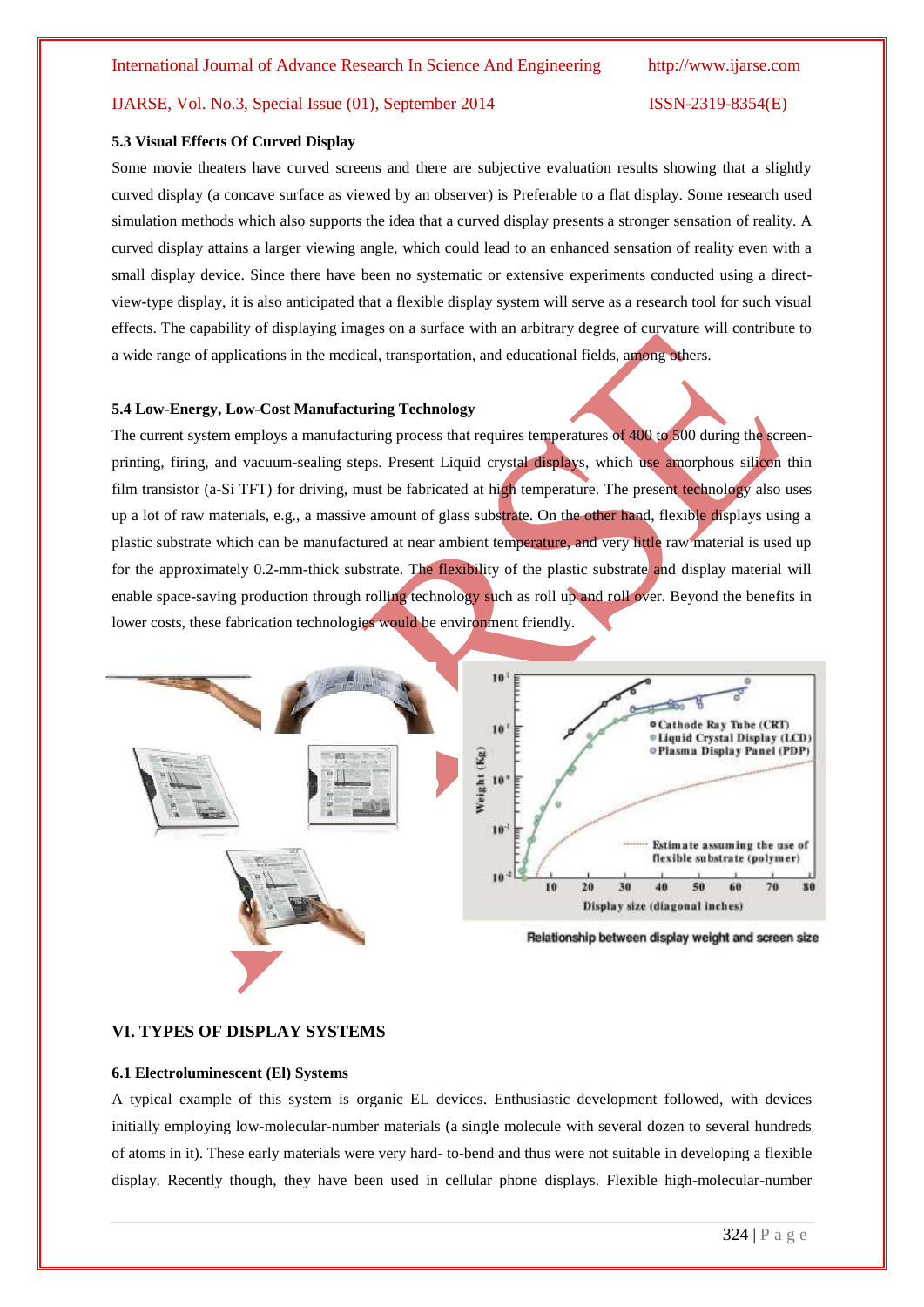materials soon caught up in sophistication, and today there is little characteristic difference between these materials. Energy is input to cause molecules in the luminous layer to reach a high energy state when electrons and holes (electron empty shells) are injected from the positive and negative electrodes are recombined in the luminous layer. The energy is emitted in the form of light when the state returns to the normal, stable one. A broad range of trials are made on these materials and on device structures for them. Their quick response (1 ms or less) and self-emissive characteristic are promising features for high- quality moving-image displays Both low molecular number and high molecular number systems face significant challenges in attaining sufficient luminous efficiency (reduced power consumption), device life, and economy.

## **6.2 Liquid Crystal (LC) Systems**

Several LC materials have been developed. E.g. Optical writing cholestric liquid crystal, when an electric field is applied perpendicular to the substrate. When no electric field is applied, a structure appears in which the molecules are aligned such that their long axes to rotate about the substrate perpendicular, this allows selective reflection of light at a wavelength corresponding to the pitch of the rotation (interference reflection). A low applied electric field causes the rotating axes to turn 90 degrees, allowing light to be transmitted .This orientation is maintained even after the electric field ceases. A higher electric field will align the long axes uniformly in the direction of the electric field, further improving the optical transmittance. The structure changes to a planar one after the electric field is removed. An image can be displayed by controlling these three orientation states. This scheme has the drawback of a high drive voltage. Another scheme is one that sandwiches ordinary super- twisted nematic (STN) liquid crystal between plastic substrates. Unfortunately this scheme has a slow response of several dozen micro seconds. to overcome this problem, a high- molecular-number liquid crystal material was developed that connects ferroelectric liquid crystal (FLC) with a side chain of monopolymer. The high-speed FLC is then sandwiched between plastic substrates. These systems can be used only for a binary gray-scale display. Contrary to these, a new liquid crystal material (liquid crystal film) with both high-speed response and gray-scale display capability has been developed. This flexible material is composed of the polymer network and the ferroelectric liquid crystal.



Cathode Electron Electron transport **Recombination** Luminous layer luminescence **Hole** transport layer Hole Anode **Substrate** 

Basic structure and display principle of organic EL.

Flexible organic EL display get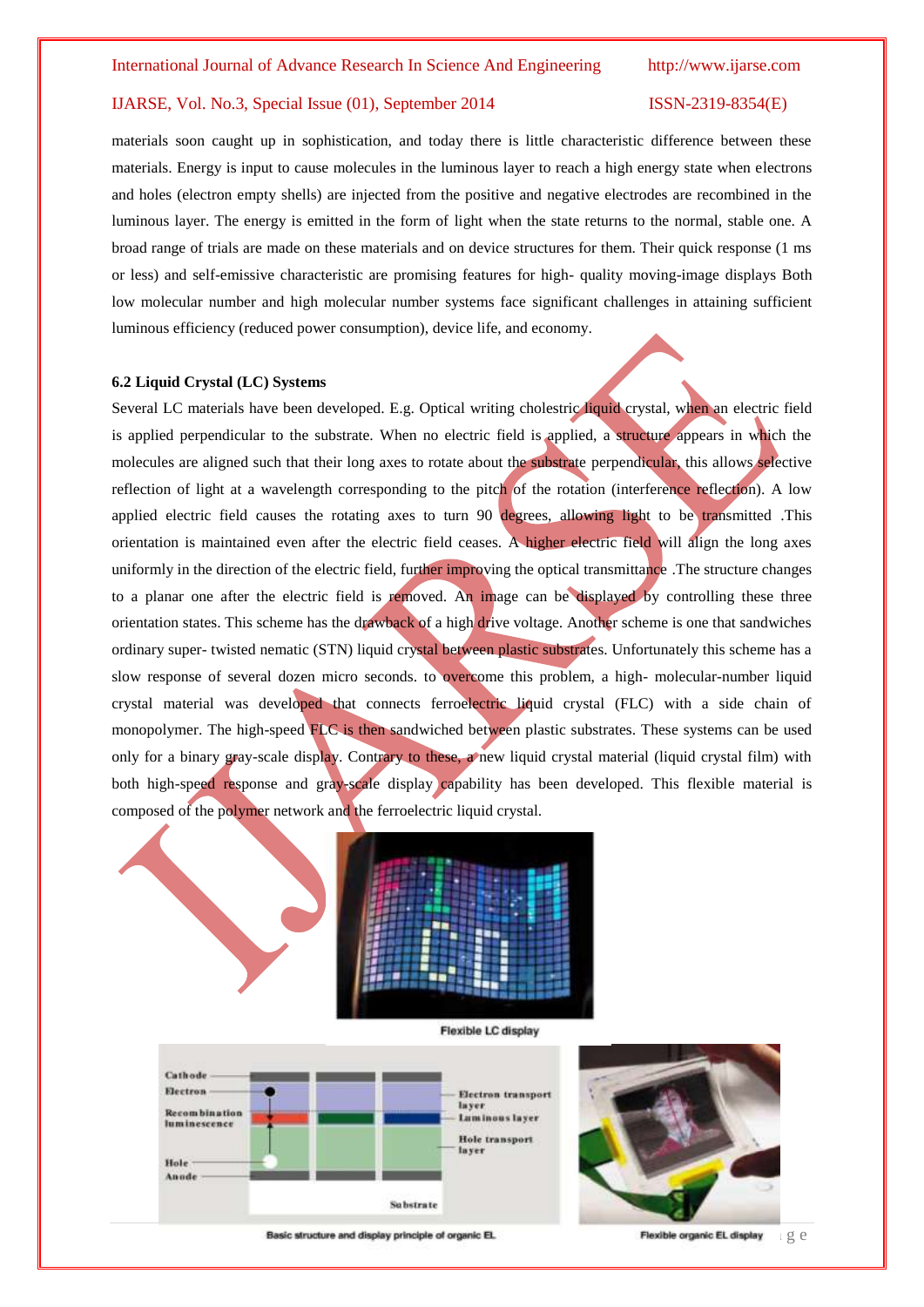#### **6.3 Moving Particle Systems**

This is an electrophoretic image display system. EPID has recently become a lively topic after the advent of new materials. A typical example is the microcapsule structure, which uses pigment particle sealed in polymer micro-capsules. The pigment particles are positively or negatively charged according to its color, to obtain enough contrast to operate as a reflective-type device, these particles are moved closer to the front substrate or to the rear substrate by applying an external electrical field. A color device can be constructed by using either colored particles or colored fluid. Systems which move colored particles horizontally near a substrate surface or rotate spheres include the twist ball system and the toner system. Another recent development is a display in which polymer powder can be traveled rapidly under the electric field. This system is said to have a high-speed response to complement the electrophoretic image display's general merits of high contrast and good image retention.

## **6.4 Electrochemical And Thermal Change Systems**

This system is exploited by electrode position displays .silver ions are electrodeposited onto an electrode from an electrolyte solution under an applied voltage to reflect outside light. A recent device shows a high reflectivity (73%) at a low voltage. Electro chromic displays worked by exploiting electrochemical oxidation-reduction to produce an optical absorption spectrum change in a material. A recent prototype display based on viologen had a slow response, indicating the difficulties of creating moving image displays with this method. A wide range of thermal image rewriting systems has also been pursued. A typical scheme is one that controls color response by the temperature of leuco dye which is employed in thermal recording: it is colorless by itself, but responds to a developer at a high temperature. The developed color can be diminished when it is returned to a certain lower temperature, with the developer separating from the dye. This scheme can attain high-contrast images with good image retention performance, yet its slow response makes it difficult to display moving images



.

White pigment (Positively-charged) Top transparent electrode Micro capsule **Clear fluid Black pigment** (Negatively-charged) **Bottom** electrode

Leuco dye color development/ reduction reaction

Basic structure and display principle of microcapsule electrophoretic image display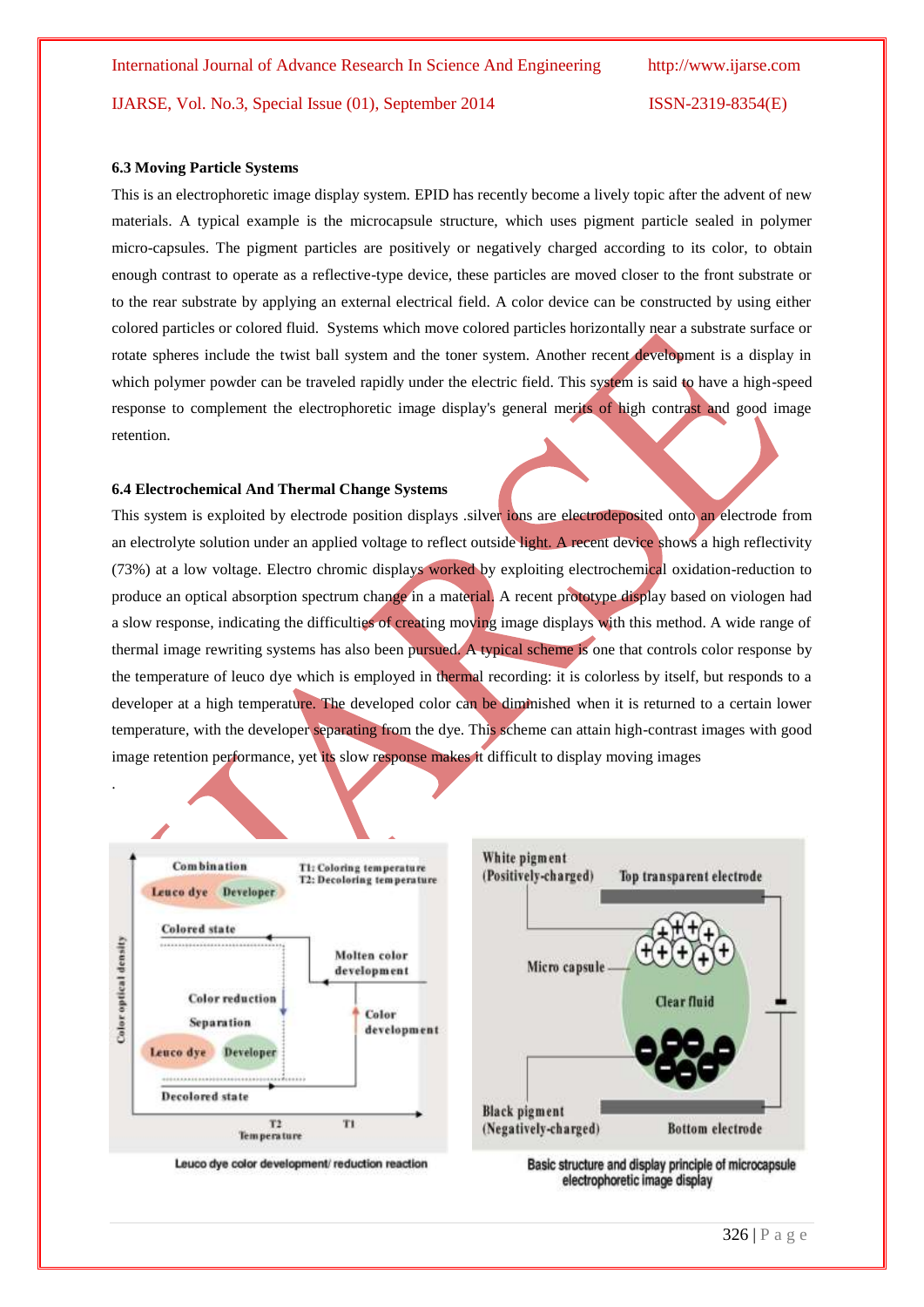### International Journal of Advance Research In Science And Engineering http://www.ijarse.com

# IJARSE, Vol. No.3, Special Issue (01), September 2014 ISSN-2319-8354(E)



Molecular orientation change by applying electric field and display principle of Cholestric LC

# **6.5 Mechanical External Light Modulation Systems**

Micro-electromechanical systems use semiconductor fine processing technology to form mechanical rather than electrical components. The digital micro-mirror device is one of MEMS for a projection display and has already made it to the market. A DMD is manufactured with micron-sized square micro-movable mirrors corresponding to pixel dots, modulating incident light by tilting the mirrors for each pixel dot. Similar to this is research on a reflective display that modulates external light using a mechanical device. It consists of a conductive thin film over a glass substrate, with a variable- form thin metal film (aluminum) underneath this conductive thin film, separated by an air gap between them. Both the thin film and metal film are coated with an insulating layer. For this setup, the device reflects light at a wavelength determined by the interference based on the gap. When a voltage is applied between the thin film and metal film, an electrostatic force causes the metal film to cave in the side of the conductive thin film. At this moment, the device absorbs light. The current technology can make a dot size approximately 30 m square. Color displays with RGB dots of differing air gap sizes have been test manufactured. They have a response of several microseconds, which is adequate for displaying moving images. Other mechanical systems include one that moves a micro-cantilever closer or farther from an electrode by using voltage to obtain contrast. This is a promising system for constructing large displays with high contrast and good image retention. While the mechanical modulation system, which combines these Micro -precision mechanisms and electrostatic drive devices, does not have adequate flexibility at this stage, the potential for improvement remains because new materials and structures are actively sought in many research fields.

# **VII. HANDWRITING RECOGNITION**

All versions of the windows operating systems since vista have natively supported advanced handwriting recognition, including via a digital stylus. The windows handwriting recognition routines constantly analyze the user"s handwriting to improve performance. Handwriting recognition is also supported in many applications such as Microsoft OneNote, and windows journal. some arm powered tablets, such as the [galaxy note 10,](http://en.wikipedia.org/wiki/Samsung_Galaxy_Note_10.1) also support a stylus and support [handwriting recognition.](http://en.wikipedia.org/wiki/Handwriting_recognition) Wacom and n-trig digital pens provide very,  $\approx$ 2500 dpi resolution for handwriting, exceeding the resolution of capacitive touch screens by more than a factor of 10. These pens also support pressure sensitivity, allowing for "variable-width stroke-based" characters, such as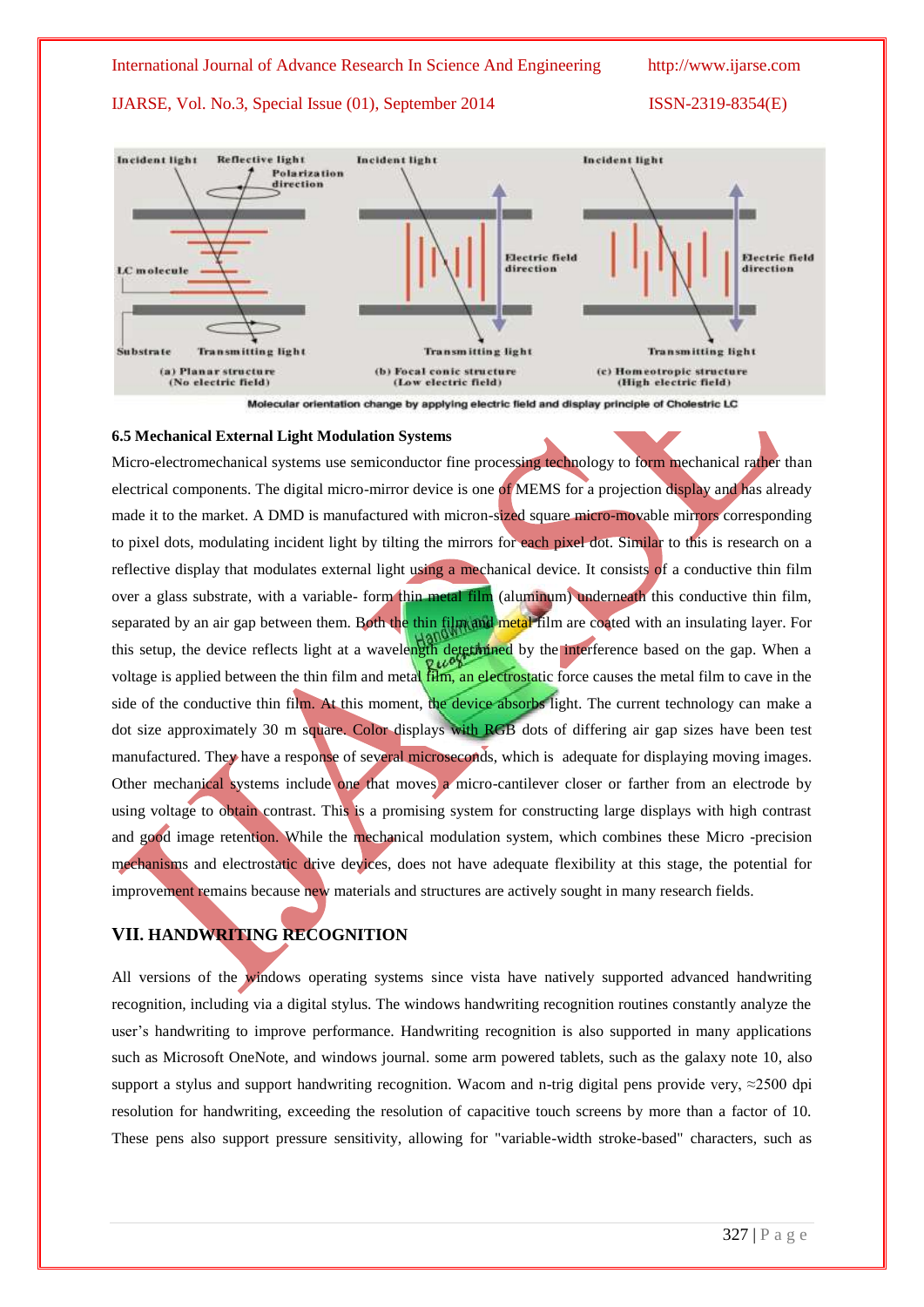### International Journal of Advance Research In Science And Engineering http://www.ijarse.com

## IJARSE, Vol. No.3, Special Issue (01), September 2014 ISSN-2319-8354(E)

Chinese/Japanese/Korean writing, due to their built-in capability of "pressure sensing". Pressure is also used in digital art applications such as Autodesk [sketchbook](http://en.wikipedia.org/wiki/Autodesk_Sketchbook)





# **VIII. PROSPECTS FOR A FLEXIBLE DISPLAY SYSTEM**

As mentioned above, there are a diverse range of display systems and materials for flexible display. A flexible display will require nearly the same performance level as that of ordinary FPDs. Reaching this goal will thus entail breakthroughs in reducing power consumption, a thorough investigation of human factors, and new materials. Above all, the picture quality of flexible screens has to be increased.

## **8.1 Enhanced Picture Quality**

Unlike conventional electronic paper, which has mainly been studied with an eye to developing still-picture displays, a flexible copy must have a high-speed response and gray-scale capability. The organic EL, liquid crystal film, and mechanical modulation systems are promising in this regard. The organic EL device is especially promising because it is the only self-emissive device. Liquid crystal film can use backlighting, obviating the need for external light. On the other hand, reflective systems, such as the electrophoretic and electrochemical/thermal systems and the mechanical modulation scheme, cannot be viewed in dim conditions without an external light and require high reflectivity. In their favor, these schemes have high image retention Performance, whereas organic EL and liquid crystal film devices require a memory function, namely activedrive TFTs, to retain large images of sufficient quality.

# **8.2 Power Consumption Reduction**

Larger FPDs are being constructed, and future increases in their numbers and operating time will present a significant burden on our energy supplies. Every effort needs to be made to suppress the display's power consumption. This need is especially evident in the case of flexible displays for outdoor applications and an alternates of laptops and palm tops , since these will be battery-operated. Liquid crystal, electrophoretic, electrochemical/thermal response, and mechanical modulation are low power consumption systems, attaining highly efficient light emission is still a problem for organic EL devices. Laboratories have succeeded in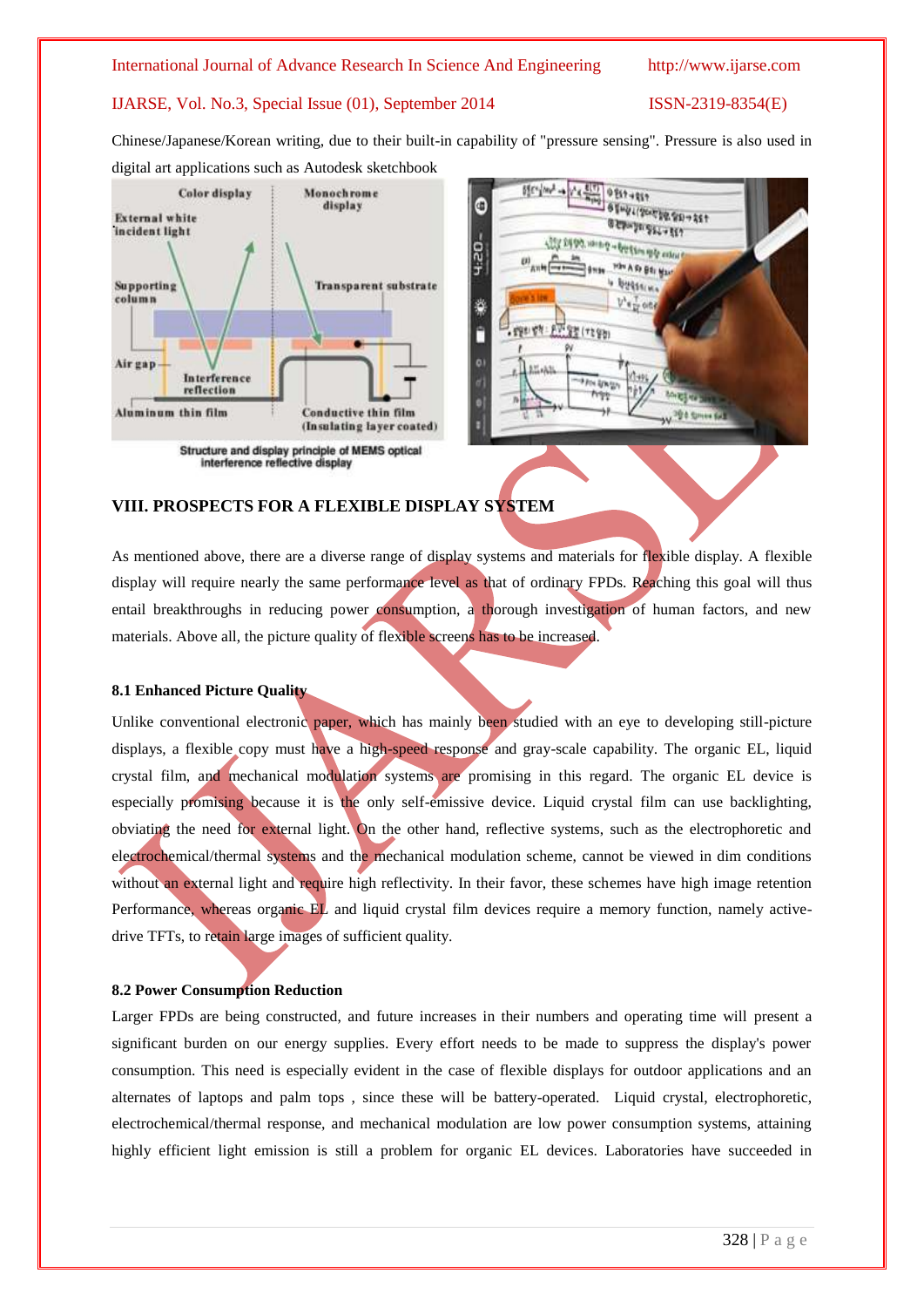realizing higher efficiency light emission by using phosphorescence, which bears the promise of reduced power consumption.

#### **8.3 Human Factors**

It is said that the replacement of paper media with electronic media will have diverse impacts in relation to human factors, such as ease of viewing and reading .A study that showed that an objective assessment of work performance when information was presented using various electronic displays or as hard-copy on paper showed no significant difference, yet the subjective assessments from the test subjects indicated that subjects felt that information on paper was easier to see and caused less fatigue. One factor that is considered to have caused this result was the larger degree of freedom for posture while viewing the information on paper. Thus, it seems that a flexible display may have greater ease of viewing and less fatigue compared with an ordinary stationary display, since it can be viewed with different postures. The effect in this regard is not yet clear, as no operational flexible display has been constructed, but the issue will become significant as we move into a paperless world.

## **IX. CONCLUSION**

The recent development of many components and supporting technologies for flexible flat panel display applications, such as substrates, conducting layers, barrier layers, electro-optic materials, thin film transistor technologies, and manufacturing processes, is accelerating the flexible flat panel display concept towards the marketplace. Very impressive flexible flat panel display prototypes have been manufactured by several display groups around the world, which continues to drive interest and development in the field .A flexible display has the potential to significantly reduce the use of paper, in addition to providing ubiquitous broadcasting services as an easy-to-use digital media. In the aspect of hardware, the fact that it can be manufactured with a lowtemperature, space-saving process, making it an energy-saving, resource-saving device, matches well with future environmental protection goals. Organic material also promises new functions and performance improvements for conventional inorganic material devices. The market for laptops & touchpads alone is estimated to reach 30 trillion \$ by 2016. Therefore, the fact that a flexible display will have various applications will likely have an extensive impact, not only on broadcasting and broadcasting technology, but also on the entire electronics and education industry. The development of organic EL and liquid crystal film for such a diverse range of purposes will require numerous breakthroughs in efficiency and device lifetime, the construction of new device structures, and transistor improvements. Research on flexible displays at the Science & Technical Research Laboratories will embrace the challenge of pioneering new flexible devices based on organic materials.

#### **REFERENCES**

[1] Gregory P. Crawford, Flexible Flat Panel Display Technology, John Wiley & Sons, Ltd 2005